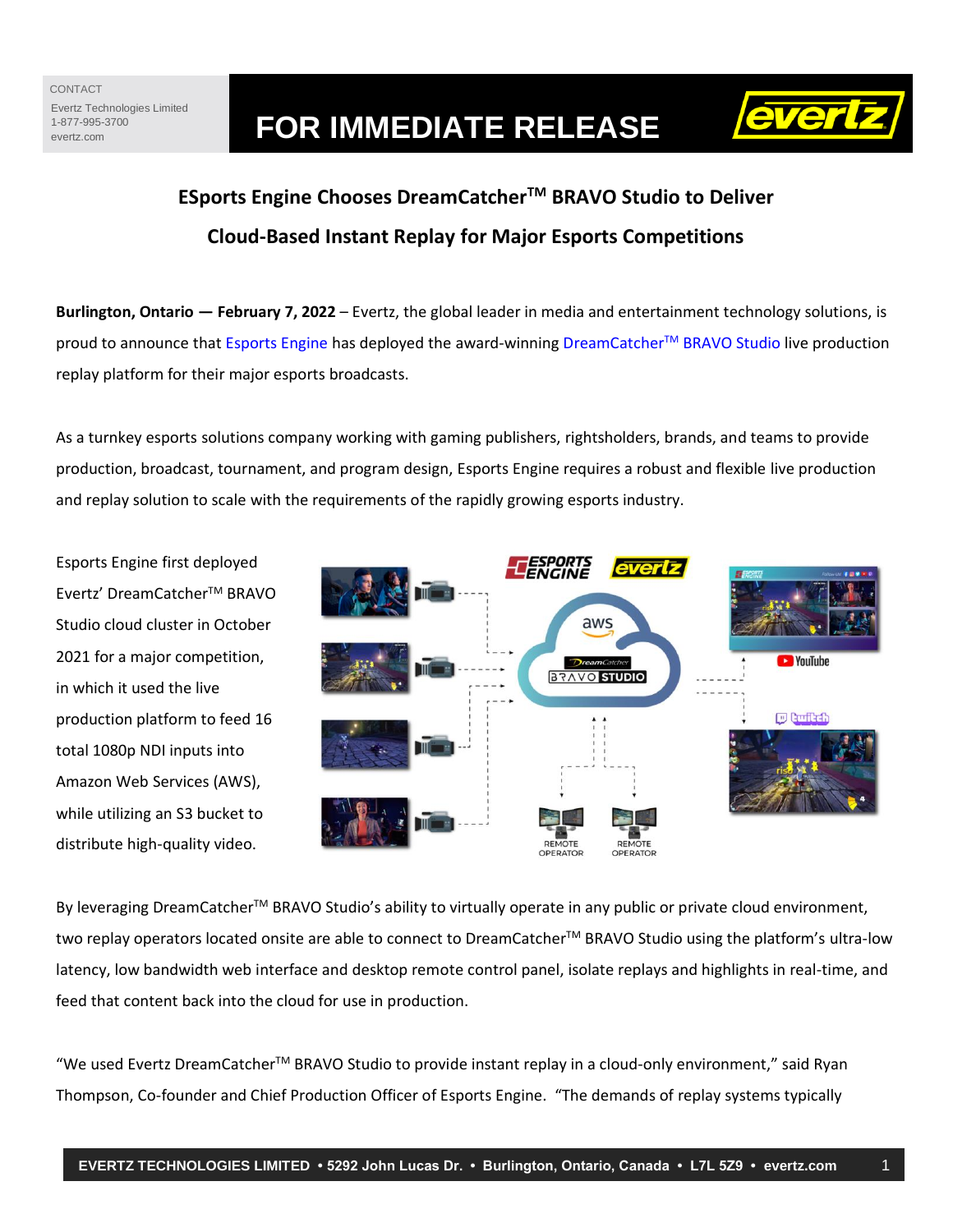require an onsite operator and in-studio physical equipment to provide high-quality replay capability. This solution put all that capability in the cloud for an easily scalable solution that is there only when you need it, keeping costs for us and our clients under control."

Using NDI, SRT, RIST, RTMPE and RTMPS protocols, multiple sources in different formats can be sent to a DreamCatcher™ BRAVO Studio in the cloud, where Esports Engine operational staff located remotely or on-prem at its Burbank, California or Columbus, Ohio studios can log in to access feeds, produce live shows, isolate replays, edit highlight packages, and send produced content to a Media Asset Management (MAM) service or distribution platform in the cloud for playout to content distributions networks (CDNs).

"Providing content creators with the flexibility to disperse and reassign resources to achieve greater productivity is one of the key advantages DreamCatcherTM BRAVO Studio delivers," said Nima Malekmanesh, Director of Business Development – Live Media for Evertz. "Evertz is proud of the partnership we have established with Esports Engine, and we are excited to continue working together to build live events and productions that push the boundary of the esports market."

DreamCatcher™ BRAVO Studio live production replay system simplifies monitoring and scheduling through the integration of Evertz' award-winning [MAGNUM](https://evertz.com/solutions/magnum/) unified control and orchestration system. MAGNUM provides scheduling and resource management to initiate the live event work space and to connect the cloud resources and remote operators into a single cohesive live production.

To learn more about the DreamCatcher™ BRAVO Studio Live Production platform, visit [evertz.com/applications/live](https://evertz.com/applications/live-production/)[production/.](https://evertz.com/applications/live-production/)

## **Press Contact:** Mo Goyal Sr. Director – International Business Development

1-877-995-3700 Ext. 2562

[mo@evertz.com](mailto:mo@evertz.com)

### **Sales Contact:**

1-877-995-3700

[sales@evertz.com](mailto:sales@evertz.com)